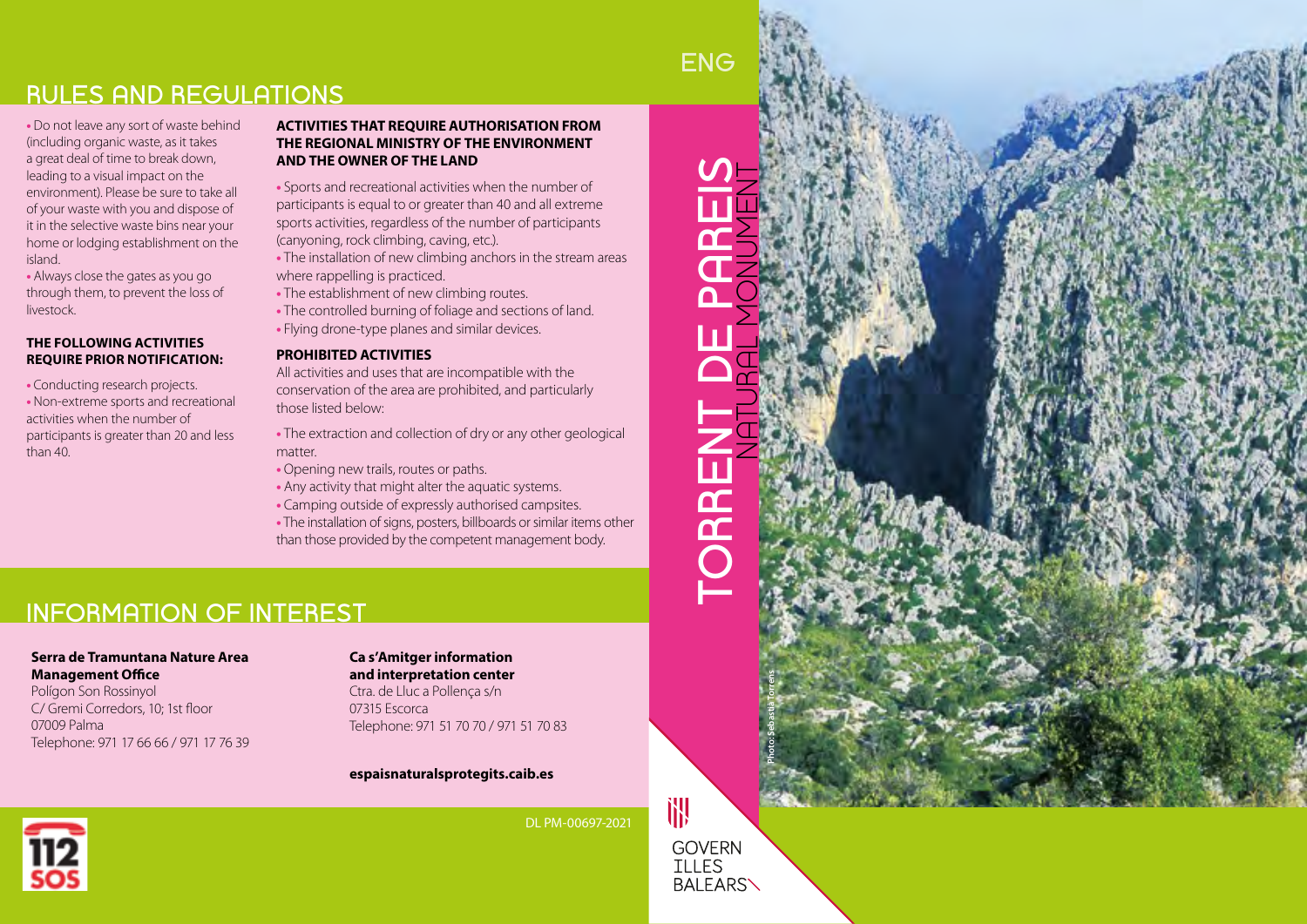## **THE TORRENT DE PAREIS, TORRENT DES GORG BLAU AND TORRENT DE LLUC FLORA AND FAUNA**



T<sub>he</sub> Torrent de Pareis is unquestionably one of Mallorca's natural wonders and possibly its most spectacular. Born at an altitude of 150 metres, out of the confluence of two streams, the Torrent des Gorg Blau and the Torrent de Lluc, in an area known as S'Entreforc, the Torrent de Pareis meanders down to the sea along its 3.3-km course amid canyon walls that tower as high as 200 metres. The descent, which moves SE-NW, has an average gradient of 5.14% until it reaches the sea at Sa Calobra.

The Torrent de Pareis received its protected status through Balearic Islands Government Decree 53/2003, of 16 May, which declared the three streams, Torrent de Pareis, Torrent des Gorg Blau and Torrent de Lluc a Natural Monument (BOIB No. 79, of 5 June 2003).

Some years later, the entire area of the monument was included within the Serra de Tramuntana Nature Area, through the Balearic Islands Government resolution of 16 March 2007 (BOIB No. 54 Ext., of 11 June 2007). The stream is also a Natural Area of Special Interest (ANEI) by virtue of Law 1/1991, of 30 January, on Natural Areas and the Urban Planning Schemes for Special Protected Areas of the Balearic Islands, with further protection by virtue of its inclusion in the Natura 2000 Network as both a Site of Community Importance (SCI) and a Special Protection Area for Birds (SPA).

T<sub>1</sub> he morphology and landscape of a stream are  $\parallel$  the products of the abrasive action of the stream water on calcareous stone and the dissolution of rock due to contact with rainwater, a process that gives rise to karst formations, generating caves, chasms, fields of karren, dolines, etc. In the case of the Torrent de Pareis, the process has also led to a large tectonic fracture, with visually spectacular results.

The Torrent des Gorg Blau originates at Tossals Verds, the course of which was altered in 1972 with the construction of the Gorg Blau reservoir. With a basin measuring approximately 14 square kilometres and an altitude difference of 627 meters, the gorge becomes more pronounced in its final section, where the canyon's towering walls and narrow breadth block the entry of natural light. These features, together with the high level of humidity, have shaped an extraordinary and unique area locally known by the descriptive name of Sa Fosca, or, "the dark spot".

The Torrent de Lluc runs through the valley of the same name and continues into the Clot d'Albarca valley. The basin of this stream covers a surface area of approximately 28 km., with an altitude difference of 500 metres.



**Thill surviving in particularly inaccessible areas**  $\bigcirc$  of the stream are a small population of the Mallorcan midwife toad (*Alytes muletensis*), an endangered amphibian endemic to Mallorca that is protected by law. There are also a number of small endemic invertebrates, such as the snail species *Allognathus (Iberellus) balearicus* and the leaf beetle (*Timarcha balearica*).

As to the birds, the stream boasts abundant populations of the rock dove (*Columba livia*), the blue rock thrush (*Monticola solitarius*) and the crag martin (*Ptyonoprogne rupestris*). The most noteworthy mammals in the area include the pine marten (*Martes martes*), the common genet (*Genetta genetta*), the wood mouse (*Apodemus sylvaticus*) and a number of different bat species.



T<sub>T</sub> hese streams are additionally home to more than 300 plant species, 10% of which are endemic to the Balearic Islands, including the Balearic foxglove (*Digitalis minor*), the Pastinaca lucida which is locally known as "stink weed", the Jaubert's violet (*Viola jaubertiana*), Delphinium pictum and the Pimpinella bicknellii. Mention must also be made of a number of plants with very limited distribution in Mallorca, which have found an ideal habitat in the streambed. Such is the case of the English holly (*Ilex aquifolium*), the bay laurel (*Laurus nobilis*) and the maple species *Acer granatense*, as well as nearly all of the island's known fern species. Finally, in the summertime, the mouth of the stream is colonised by the peculiar chaste trees (*Vitex agnus castus*).

# **EXCURSION THROUGH THE TORRENT DE PAREIS**



**T** he trek begins at the houses of Escorca, at kilometre 25.2 of the Andratx – Pollença highway (Ma-10). From here, you will go down a trail to the stream, until you come to S'Entreforc. Next, follow the streambed, always seeking the easiest spots for passage, to avoid slips and falls, until you reach the sea, at Sa Calobra. This should take approximately 5 hours.

This is an extremely difficult trek, particularly at certain points along the course of the stream. Each year, there are rescues of visitors who venture out on this excursion without the necessary preparation or expertise. Unfortunately, these careless outings usually end with complicated rescues, and occasionally human lives are lost.

To ensure a safe excursion and avoid accidents, it is important to be in good physical condition and to

go along with an experienced hiker who knows the stream well. Never set out on this trek alone.

If you know the stream and you are physically prepared for this hike, please remember that the high temperatures in the summer make it advisable to begin the trek as early in the day as possible and to bring along plenty of water, given the risk of sunstroke. In the winter, the excursion is more difficult, as the accumulation of water in streambed pools makes it a very dangerous route that requires the use of technical equipment (neoprene suits, the appropriate footwear, etc.).

It is similarly unadvisable to follow this excursion upstream through the canyon from Sa Calobra if you do not know the stream extremely well, as there are places where it is very easy to get lost.